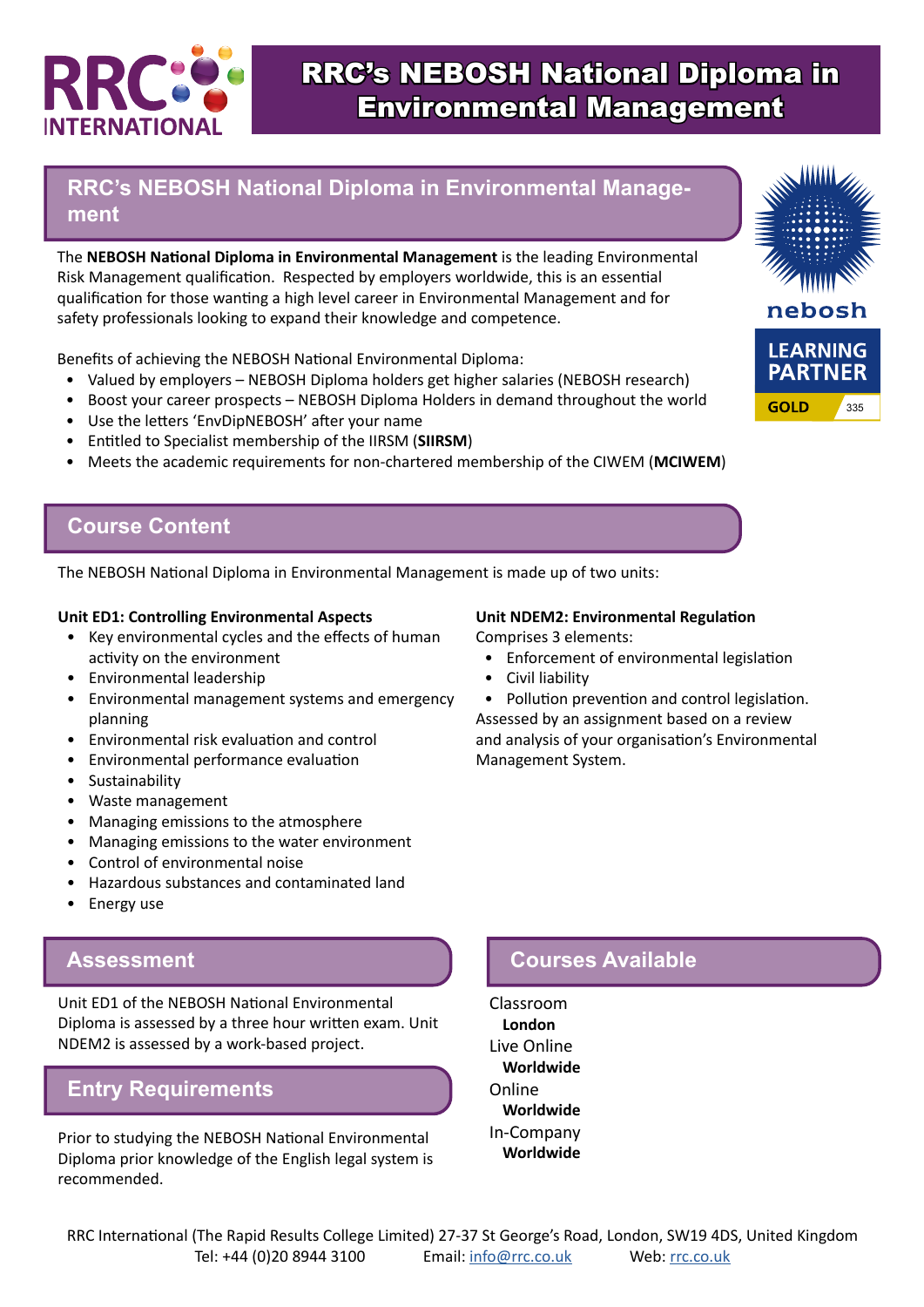

# RRC's NEBOSH National Diploma in Environmental Management

### **Classroom Courses**

- Complete Course 3 weeks (15 days) + exam
- Top up from NEBOSH Environmental Certificate 2 weeks (10 days)

| <b>Unit</b>                            | <b>Block Release</b> |              |              |                                              |                                              |
|----------------------------------------|----------------------|--------------|--------------|----------------------------------------------|----------------------------------------------|
|                                        | Week 1               | Week 2       | Week 3       | Exam Date                                    | Fee                                          |
| London (Wimbledon)                     |                      |              |              |                                              |                                              |
| Complete<br>Course                     | 24-28 Oct 22         | 14-18 Nov 22 | 12-16 Dec 22 | 13 Feb 23                                    | $E2,495 + VAT + E204$<br>NEBOSH Fee (£3,198) |
| Top up<br><b>NEBOSH</b><br>Certificate | Call for dates       |              |              | $£1,695 + VAT + £204$<br>NEBOSH Fee (£2,238) |                                              |



# **Live Online Courses**

- Complete Course 3 weeks (15 days) + exam
- Top up from NEBOSH Environmental Certificate 2 weeks (10 days)

|                              |                | <b>Block Release</b> |              |           |                                              |
|------------------------------|----------------|----------------------|--------------|-----------|----------------------------------------------|
| Unit                         | Week 1         | Week 2               | Week 3       | Exam Date | Fee                                          |
| Complete Course              | 25-29 Apr 22   | 23-27 May 22         | 13-17 Jun 22 | 11 Jul 22 | $£1,995 + VAT + £204$<br>NEBOSH Fee (£2,598) |
| Top up NEBOSH<br>Certificate | Call for dates |                      |              |           | $£995 + VAT + £204$<br>NEBOSH Fee (£1,398)   |

# **Online Courses**

Flexible, fully tutor supported online learning available anywhere in the world

- 235 hours of study (6-12 months) + exams
- Start any time
- Fee includes exam sitting fee for RRC centres (London, Birmingham, Glasgow, Manchester, Newcastle, Dubai, Tbilisi and Tunis)
- 200+ exam centres available worldwide additional fees will apply
- 30-Day Money Back Guarantee with all RRC online courses

| <b>Online Course Fees</b> |                                                                  |  |
|---------------------------|------------------------------------------------------------------|--|
|                           | Complete Course $\Big $ £799 + VAT + £204 NEBOSH Fee (£1,162.80) |  |

| <b>Exam Dates for Online Learners</b> |           |  |  |
|---------------------------------------|-----------|--|--|
| <b>Venues Available Worldwide</b>     |           |  |  |
| July                                  | 11 Jul 22 |  |  |
| February                              | 13 Feb 23 |  |  |
| July                                  | 10 Jul 23 |  |  |